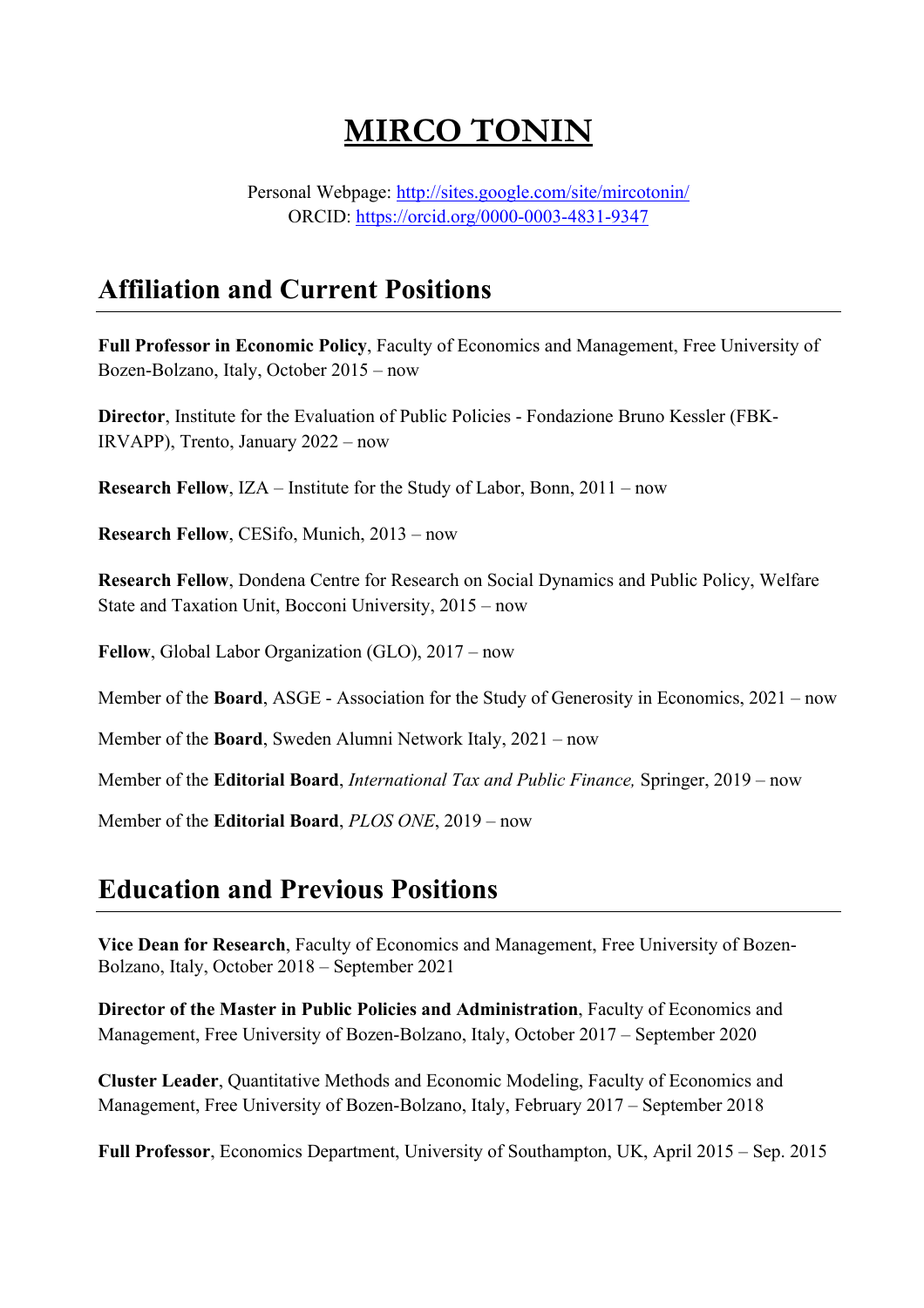Member of the **Editorial Board – Advisory Board**, *Heliyon*, Elsevier, 2015 – 2021

**UniCredit Foscolo Europe Fellow**, Central European University, Hungary, 2011 – 2015

**Associate Professor,** Economics Department, University of Southampton, UK, 2013 – 2015

Member of the **Editorial Board**, Economic Review, 2011 – 2014

**Lecturer**, Economics Division, University of Southampton, UK, 2007 – 2013

**Ph. D. in Economics**, Institute for International Economic Studies, Stockholm University, Sweden, 2002 – 07

**Currency Analyst**, DZ (Deutsche Zentral-Genossenschaft) Bank CEE Research, Budapest, Hungary, 2000 **–** 2002

**Laurea in Economics**, Bocconi University, Italy. Summa cum laude. 1995 – 2000

# **Research Experience**

**Consultant**, World Bank, 2008, and International Labour Office (ILO), 2003-13.

**Visiting Researcher**, Hungarian National Bank, Summer, 2006; Hungarian Academy of Sciences – Institute of Economics, Winter, 2006, Summer, 2009, 2010, and 2012; Central European University, Summer, 2007 and 2008; University of Sassari, Summer, 2011; Center for Economic Studies (CES), University of Munich, Spring, 2013; LUISS, Rome, Spring 2015; Telecom Ecole de Management, Paris, Winter 2017.

# **Current Working Papers**

- 1. Symbolic Incentives and the Recruitment of Volunteers for Citizen Science Projects (with Simona Cicognani, Sebastian Stein and Michael Vlassopoulos)
- 2. Technology vs information to promote conservation: Evidence from water audits (with Erik Ansink and Carmine Ornaghi)
- 3. Does COVID-19 Mass Testing Work? The Importance of Accounting for the Epidemic Dynamics (with Davide Ferrari and Steven Stillman)
- 4. National or Local? The Demand for News in Italy during COVID-19 (with Stefano Castriota and Marco Delmastro)
- 5. Expectations, reference points, and compliance with COVID-19 social distancing measures (with Guglielmo Briscese, Nicola Lacetera and Mario Macis). NBER WP 26916.
- 6. Inattention vs Switching Costs: An Analysis of Consumers' Inaction in Choosing a Water Tariff (with Florian Heiss and Carmine Ornaghi)
- 7. Paying for what kind of performance? Performance pay and multitasking in mission-oriented jobs (with Daniel Jones and Michael Vlassopoulos)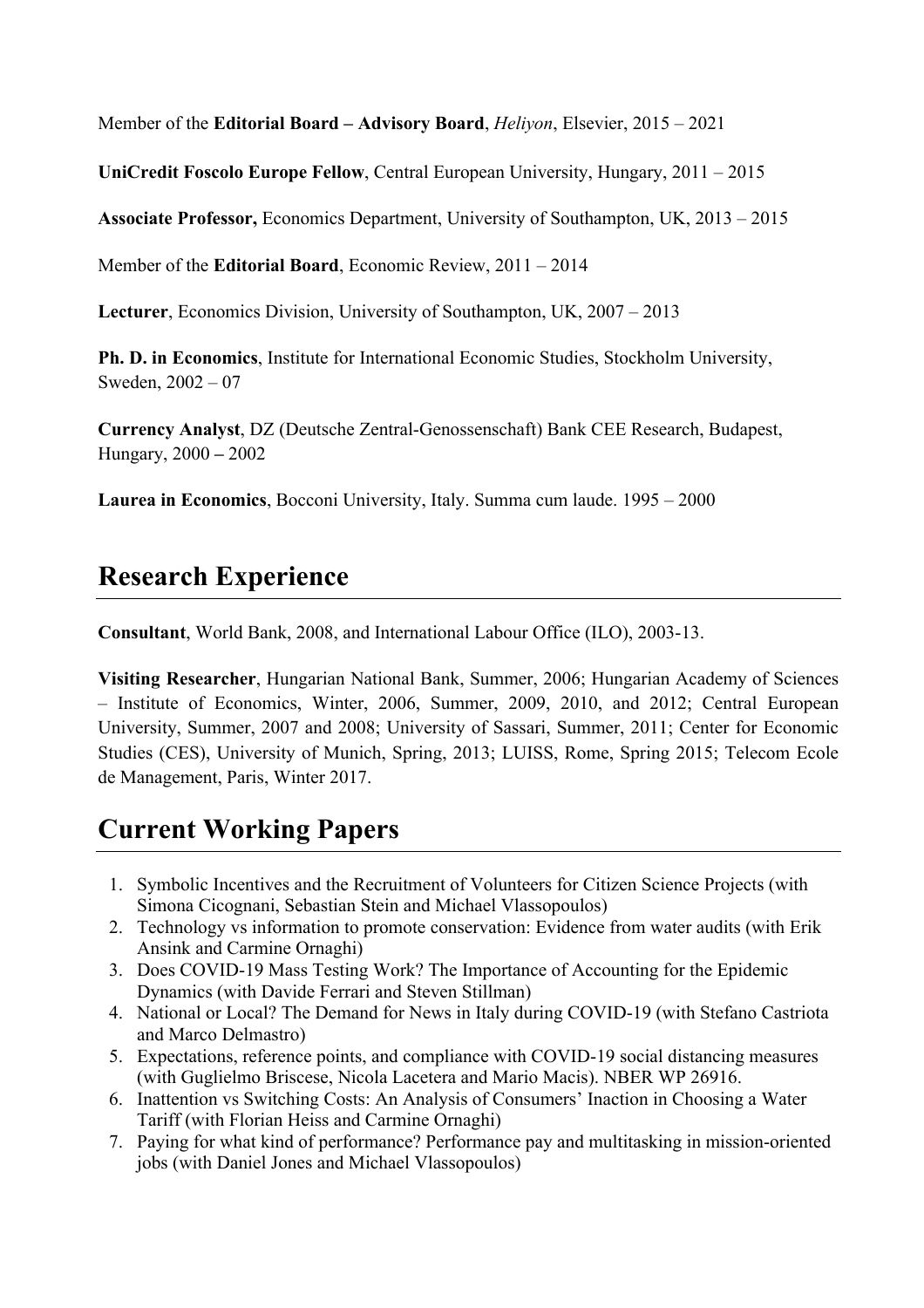- 8. Stay or Flee? Probability versus Severity of Punishment in Hit-and-run Accidents (with Stefano Castriota)
- 9. The Effect of the Language of Instruction on Academic Performance (with Juliana Bernhofer)
- 10. Does Social Capital Matter? A Study of Hit-And-Run in US Counties (with Stefano Castriota and Sandro Rondinella)
- 11. Wage Expectations and Access to Medical Professions: Evidence from a Randomized Experiment (with Juliana Bernhofer and Alessandro Fedele)

# **Publications**

### **Journal Articles:**

- 1. Steve Stillman, Mirco Tonin, "Communities and testing for COVID-19", *European Journal of Health Economics*, forthcoming.
- 2. Elif Kara, Mirco Tonin and Michael Vlassopoulos, "Class Size Effects in Higher Education: Differences Across STEM and Non-STEM Fields", *Economics of Education Review*, 2021, vol 82. https://doi.org/10.1016/j.econedurev.2021.102104
- 3. Alessandra Casarico and Mirco Tonin, "A field experiment on fundraising to support independent information", *Journal of Economic Behavior & Organization*, 2021, vol. 186, 227-250 https://doi.org/10.1016/j.jebo.2021.03.021
- 4. Silvia Bruzzone, Stefano Castriota and Mirco Tonin, "Points or prison? The Effects of Different Sanctions on Driving Behavior", *Contemporary Economic Policy*, 2021, vol 39, pages 126-140 https://doi.org/10.1111/coep.12500
- 5. Corrado Giulietti, Mirco Tonin and Michael Vlassopoulos, "When the market drives you crazy: Stock market returns and fatal car accidents", *Journal of Health Economics*, 2020, vol. 70 https://doi.org/10.1016/j.jhealeco.2019.102245
- 6. Carmine Ornaghi and Mirco Tonin, "The Effects of The Universal Metering Programme on Water Consumption, Welfare and Equity", *Oxford Economic Papers*, 2019 https://doi.org/10.1093/oep/gpz068
- 7. Corrado Giulietti, Mirco Tonin and Michael Vlassopoulos, "Racial Discrimination in Local Public Services: A Field Experiment in the US", *Journal of the European Economic Association*, 2019, vol. 17, pages 165–204. https://doi.org/10.1093/jeea/jvx045
- 8. Helia Marreiros, Mirco Tonin, Michael Vlassopoulos, m.c. schraefel "Now that you mention it": A Survey Experiment on Information, Salience and Online Privacy", *Journal of Economic Behavior & Organization*, 2017, vol. 140, pages 1-17. https://doi.org/10.1016/j.jebo.2017.03.024
- 9. Mirco Tonin and Michael Vlassopoulos, "Sharing One's Fortune? An Experimental Study on Earned Income and Giving", *Journal of Behavioral and Experimental Economics*, 2017, vol. 66, pages 112-118. DOI: http://dx.doi.org/10.1016/j.socec.2016.04.014
- 10. Mirco Tonin and Michael Vlassopoulos, "Corporate Philanthropy and Productivity: Evidence from an Online Real Effort Experiment", *Management Science*, 2015, vol. 61, pages 1795- 1811. DOI: http://dx.doi.org/10.1287/mnsc.2014.1985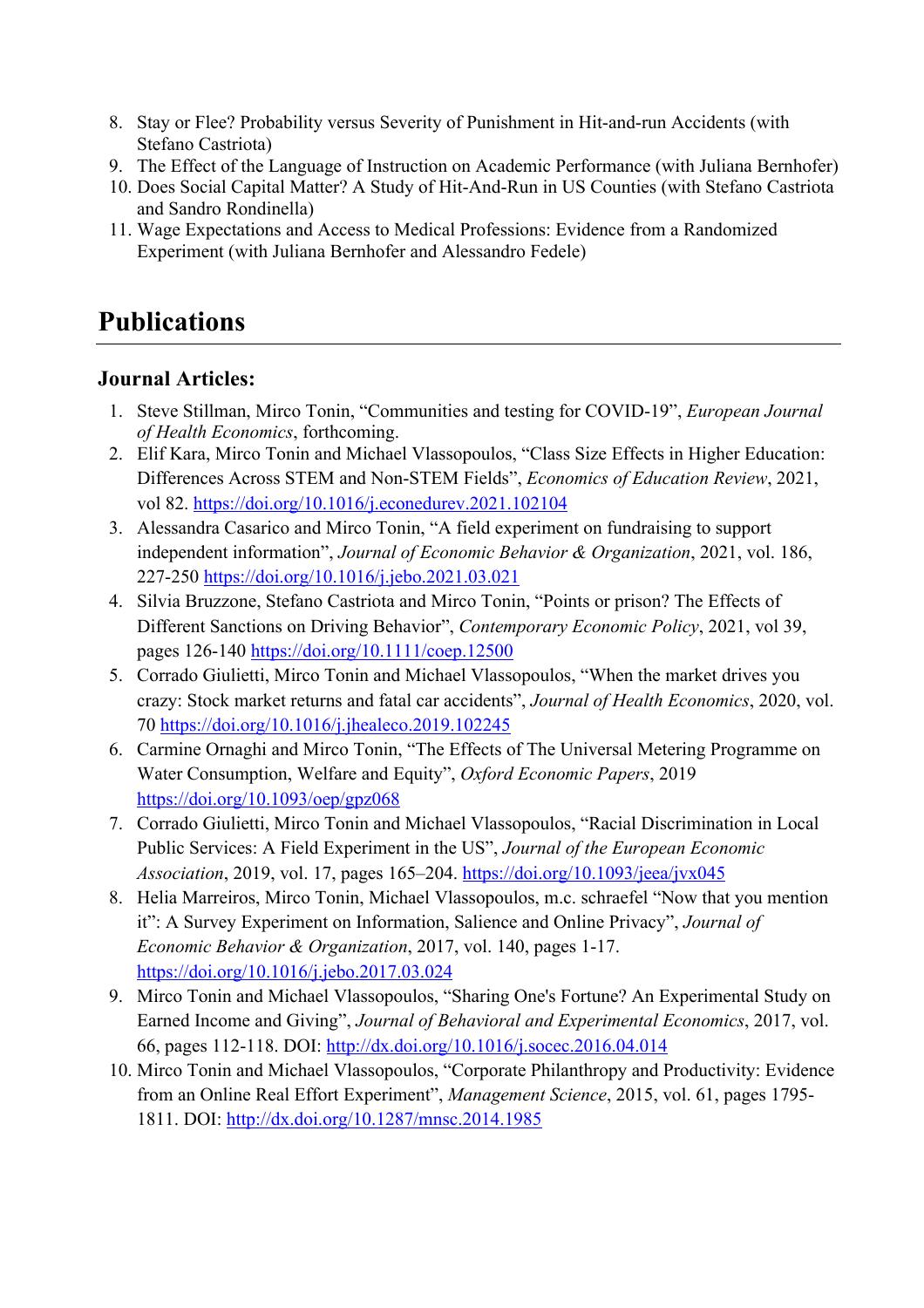- 11. Ann-Sofie Kolm and Mirco Tonin, "Benefits Conditional on Work and the Nordic Model"*, Journal of Public Economics*, 2015, vol. 127, pages 115-126. DOI: http://dx.doi.org/10.1016/j.jpubeco.2014.05.010
- 12. Sotiris Georganas, Mirco Tonin and Michael Vlassopoulos, "Peer Pressure and Productivity: The Role of Observing and Being Observed", *Journal of Economic Behavior & Organization,* 2015, vol. 117, pages 223-232. DOI: http://dx.doi.org/10.1016/j.jebo.2015.06.014
- 13. Mirco Tonin and Jackie Wahba, "The Source of the Gender Gap in Economics Enrollment" *CESifo Economic Studies*, 2015, vol. 61, pages 72-94*.* DOI: http://dx.doi.org/10.1093/cesifo/ifu033
- 14. Mirco Tonin and Michael Vlassopoulos, "Are Public Sector Workers Different? Cross-European Evidence from Elderly Workers and Retirees", *IZA Journal of Labor Economics,*  2015, vol. 4:11, pages 1-21. DOI: http://dx.doi.org/10.1186/s40172-015-0027-3
- 15. Mirco Tonin, "Are Workers Motivated by the Greater Good? Evidence from the Private and Public Sectors", *IZA World of Labor,* 2015, vol. 138, pages 1-10*.* http://wol.iza.org/articles/are-workers-motivated-by-the-greater-good
- 16. Helia Marreiros, Richard Gomer, Mirco Tonin, Michael Vlassopoulos, m.c. schraefel "Scared or Naive? An Exploratory Study on Users Perceptions of Online Privacy Disclosures", IADIS International Journal on WWW/Internet, 2015, vol. 13, pages 1-16. http://www.iadisportal.org/ijwi/papers/2015131201.pdf
- 17. Mirco Tonin, "Reporting Import Tariffs (and Other Taxes)", *International Tax and Public Finance*, 2014, vol. 21, pages 153-173. DOI: http://dx.doi.org/10.1007/s10797-012-9262-8
- 18. Mirco Tonin and Michael Vlassopoulos, "An Experimental Investigation of Intrinsic Motivations for Giving", *Theory and Decision*, 2014, vol. 76, pages 47-67. DOI: http://dx.doi.org/10.1007/s11238-013-9360-9
- 19. Mirco Tonin and Michael Vlassopoulos, "Experimental Evidence of Self-Image Concerns as Motivation for Giving", *Journal of Economic Behavior & Organization*, 2013, vol. 90, pages 19–27. DOI: http://dx.doi.org/10.1016/j.jebo.2013.03.011
- 20. Mirco Tonin, "Underreporting of Earnings and the Minimum Wage Spike", *IZA Journal of European Labor Studies*, 2013, vol. 2, pages 1-18. DOI: http://dx.doi.org/10.1186/2193- 9012-2-2
- 21. Mirco Tonin, "Minimum Wage and Tax Evasion: Theory and Evidence", *Journal of Public Economics*, 2011, vol. 95, pages 1635–1651*.* DOI: http://dx.doi.org/10.1016/j.jpubeco.2011.04.005
- 22. Ann-Sofie Kolm and Mirco Tonin, "In-Work Benefits and Unemployment", *International Tax and Public Finance*, 2011, vol. 18, pages 74-92. DOI: http://dx.doi.org/10.1007/s10797- 010-9148-6
- 23. Mirco Tonin and Michael Vlassopoulos, "Disentangling the Sources of Pro-socially Motivated Effort: A Field Experiment", *Journal of Public Economics*, 2010, vol. 94, pages 1086-1092. DOI: http://dx.doi.org/10.1016/j.jpubeco.2010.08.011
- 24. Sandrine Cazes and Mirco Tonin, "Employment Protection Legislation and Job Stability: A European Cross-Country Analysis", *International Labour Review*, 2010, vol. 149, pages 261- 285. DOI: http://dx.doi.org/10.1111/j.1564-913X.2010.00087.x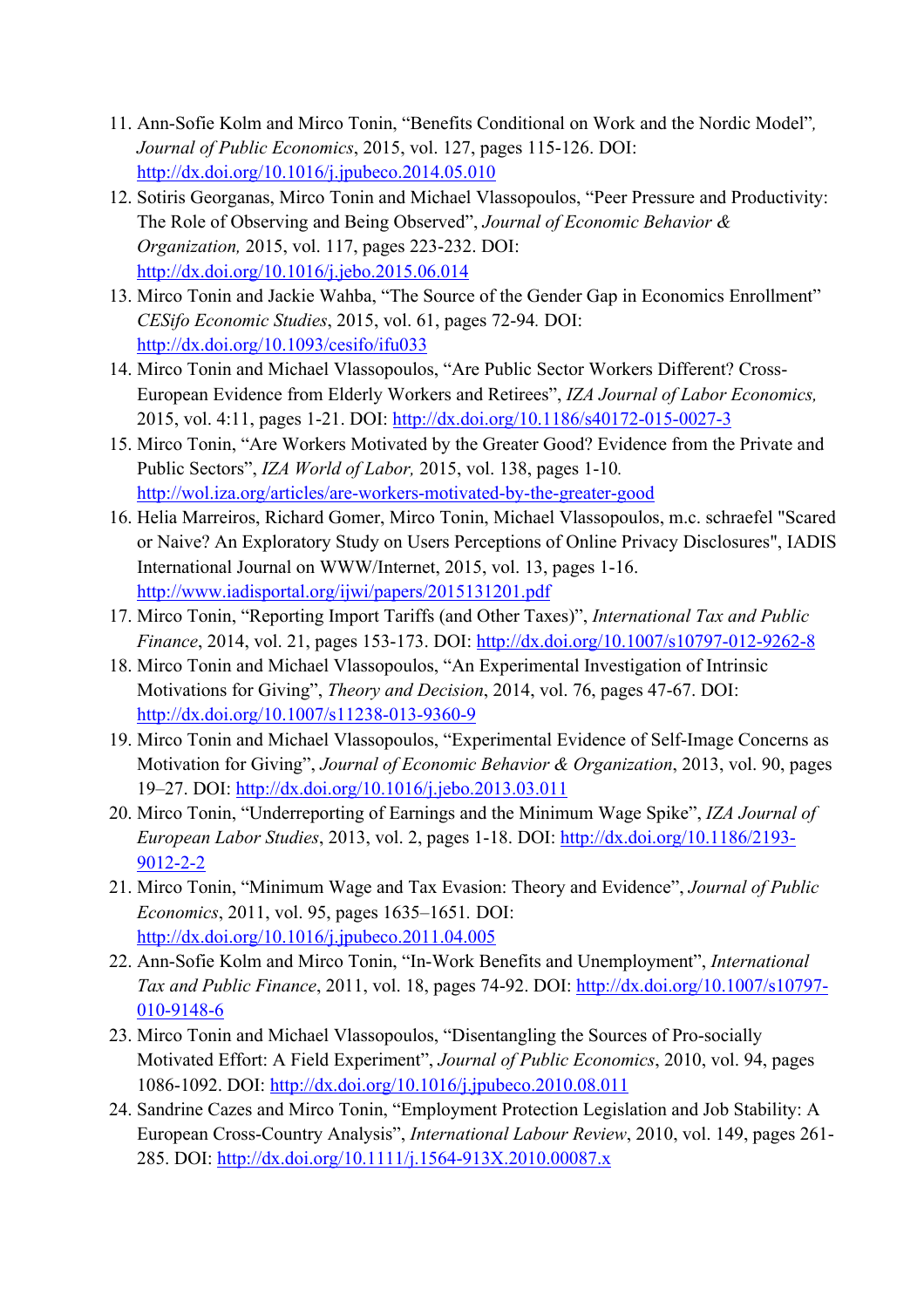### **Refereed Book Chapters:**

- 25. Kimberley Scharf and Mirco Tonin, "Introduction", in: T*he Economics of Philanthropy: Donations and Fundraising*, edited by Kimberley Scharf and Mirco Tonin, MIT Press, 2018. https://mitpress.mit.edu/books/economics-philanthropy
- 26. Jana Sadeh, Mirco Tonin and Michael Vlassopoulos "Why Give Away your Wealth? An Analysis of the Billionaires' View" in: *Social Economics*, edited by J. Costa-Font and M. Macis, MIT press, 2017. https://mitpress.mit.edu/books/social-economics
- 27. Mirco Tonin, "Too Low to Be True: The Use of Minimum Thresholds to Fight Tax Evasion" in: *Critical Issues in Taxation and Development*, edited by Clemens Fuest and George R. Zodrow, MIT press, 2013 (ISBN: 978-0-262-01897-5). http://mitpress.mit.edu/books/criticalissues-taxation-and-development
- 28. Mirco Tonin, "Informality" in: *Perspectives on Labour Economics for Development*, edited by Sandrine Cazes and Sher Verick, ILO and Academic Foundation, 2013 (ISBN: 978-92-2- 126714-0). http://www.ilo.org/global/publications/books/forthcomingpublications/WCMS\_190112/lang--en/index.htm

### **Refereed Conference Proceedings**

- 29. Helia Marreiros, Richard Gomer, Mirco Tonin, Michael Vlassopoulos, m.c. schraefel, "Exploring User Perceptions of Online Privacy Disclosures", *Proceedings of the 14th International Conference on WWW/INTERNET (ICWI 2015).*
- 30. Victor Naroditskiy, Sebastian Stein, Long Tran-Thanh, Mirco Tonin, Michael Vlassopoulos, and Nicholas R. Jennings, "Referral Incentives in Crowdfunding", *Proceedings of the Second AAAI Conference on Human Computation and Crowdsourcing (HCOMP-2014)*, 2014, pages 171-183. http://www.aaai.org/ocs/index.php/HCOMP/HCOMP14/paper/viewFile/8948/8967

### **Edited Books**

31. The Economics of Philanthropy: Donations and Fundraising, edited by Kimberley Scharf and Mirco Tonin, MIT Press (ISBN: 9780262038447), 2018. https://mitpress.mit.edu/books/economics-philanthropy

### **Other Academic Publications**

- 32. Federico Boffa, Francesco Ravazzolo, Mirco Tonin "Ruolo del settore pubblico e politiche al tempo del Covid-19", in: Elisabeth Alber, Alice Engl, Günther Pallaver (eds.), Politika21 - Annuario di politica dell'Alto Adige, Raetia Edizioni, 2021.
- 33. Gender Differences in Earnings and Leadership: Recent Evidence on Causes and Consequences (with Mario Macis), ifo DICE Report 2 / 2017, vol 15, June 2017.
- 34. "Minimum Wage or Minimum Tax?" in: *The Hungarian Labour Market Review and Analysis 2012*, edited by P. Benczur, Hungarian Academy of Sciences, 2013.
- 35. "Employment Protection Legislation in Central and East European Countries", South East Europe Review, issue 4, 2009, pp. 447-491.
- 36. "The Wage Dimension of Flexibility and Security in Selected Central and Eastern European Countries" in: Cazes, S., Nesporova, A. (eds.) *"Flexicurity: a relevant approach for Eastern Europe?",* International Labour Office, Geneva, 2007.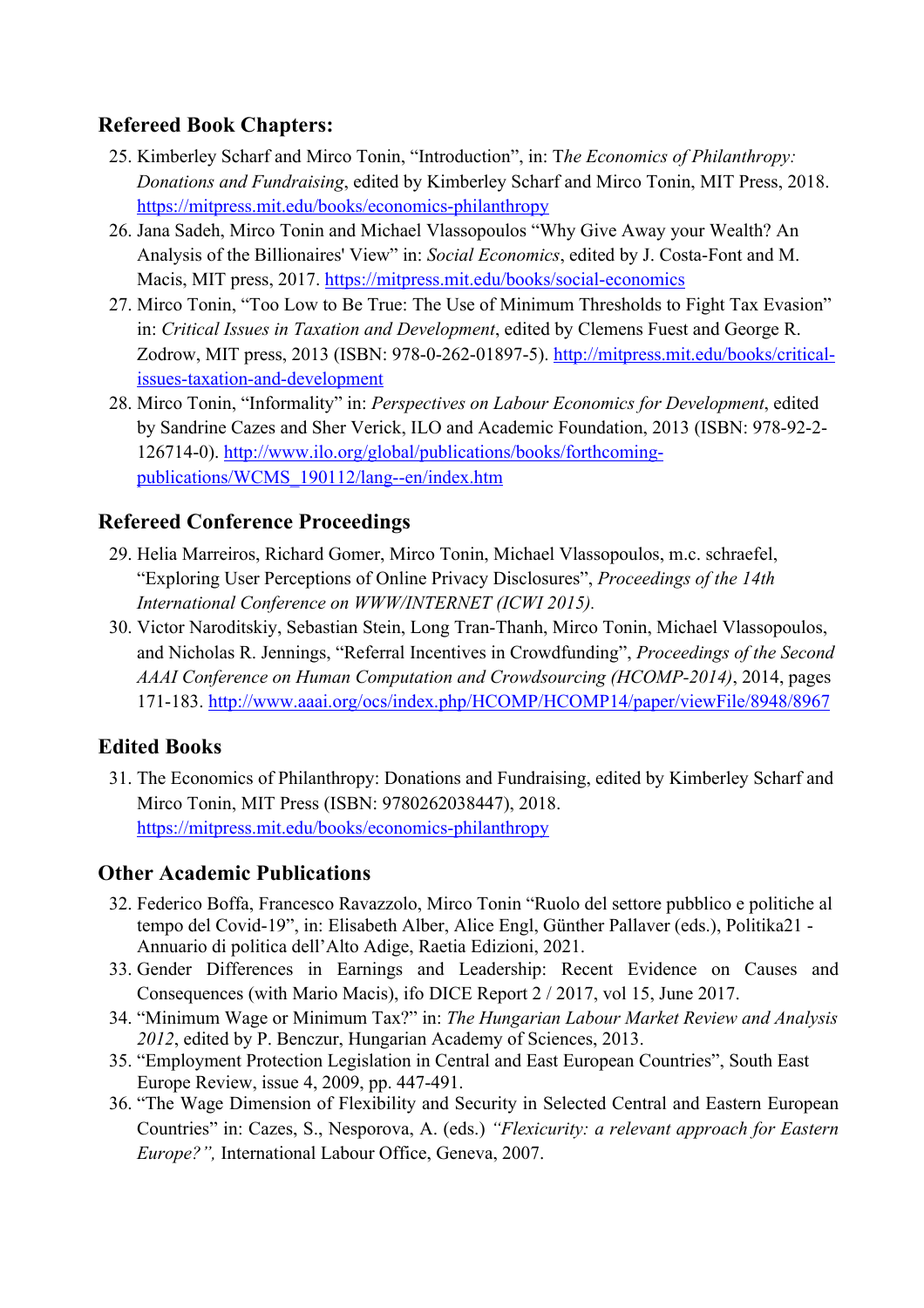# **Honours and Grants**

- "Best Paper Award" 9th Young Economists' Workshop on Social Economy, Forli, Italy, 2012
- Bocconi University Gold Medal for Best Graduates in 2000
- "G.B. Brocchi" Grammar School Gold Medal, 2011

#### **Main Grants**

- **Free University of Bozen-Bolzano**, CRC grant, 2017-2020, with Steve Stillman; CRC grant, 2021-2024, with Alessandro Fedele.
- **Leverhulme Trust**, Research Grant, 2015-2019, with Álmos Telegdy and Michael Vlassopoulos.
- **ESRC**, Research Grant, 2013-2015, with Carmine Ornaghi.
- **EPRSC**, Research Grant, 2013-2015, with m. schraefel, S. Rhys Thomas, M. Vlassopoulos, E. Gerding.
- **ESRC**, First Grant, 2009-2012, with Michael Vlassopoulos.
- **UniCredit & Universities Foundation**, Foscolo Europe Fellowship, 2011-2015.

### **Smaller Grants**

- **British Academy**, Small Research Grant, 2013-2015, with V. Naroditskiy, S. Stein, M. Vlassopoulos, L. Tran-Thanh.
- **British Academy**, Small Research Grant, 2009, with Michael Vlassopoulos.
- **University of Southampton**, Strategic Interdisciplinary Research Development Fund, 2013, with V. Naroditskiy, S. Stein, M. Vlassopoulos, L. Tran-Thanh.
- **University of Southampton**, Strategic Research Development Fund, 2012, with C. Ornaghi.
- **University of Southampton**, Strategic Research Development Fund, 2013, with Michael Vlassopoulos.
- **University of Southampton**, Small Grant, 2008.
- **Central European University**, Conference and Academic Events Fund, 2012.
- **Royal Economic Society**, Special Project Grant 2011; 2015.
- **UniCredit & Universities Foundation**, Workshop Grant 2012; 2013; 2014; 2015.
- **Southern Water**, Workshop Grant 2015.

# **Teaching and Supervision**

**Undergraduate**: Economic Policy, Economic Policy and Institutions at the Free University of Bozen-Bolzano. Applied Microeconomics, Introduction to Econometrics, and Introduction to Statistics for Economics, at the University of Southampton.

**MSc**: Economics and Politics in the Public Sector, Economic Policy, Economics of Public Services at the Free University of Bozen-Bolzano. Public Economics and Finance, at the Central European University, Budapest.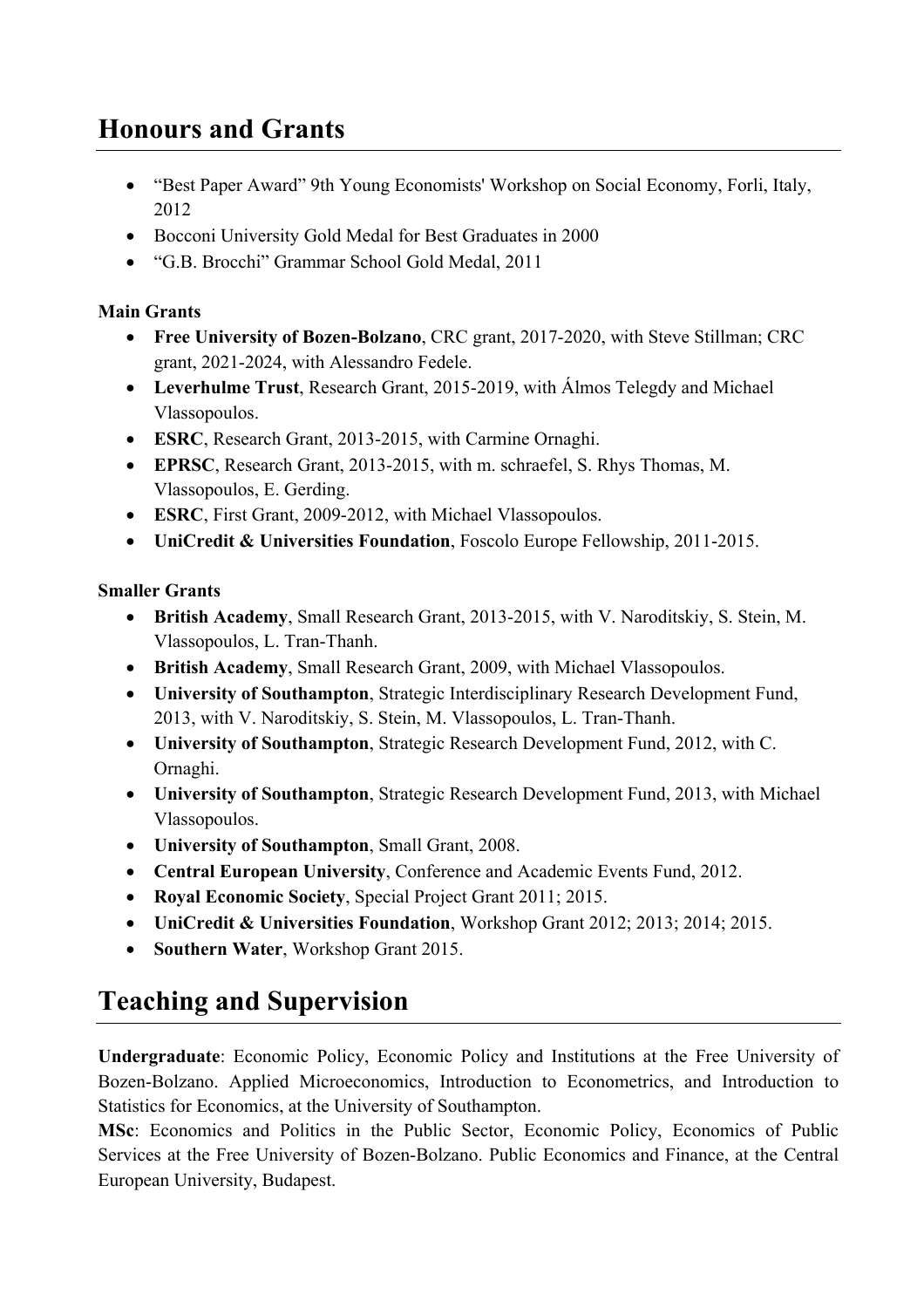**PhD**: Applied Econometrics, at the University of Southampton.

**Mini courses**: Forensic Economics for graduate students, at the Center for Economic Studies (CES) of the University of Munich.

Supervision of several undergraduate, master and PhD dissertations.

Internal PhD Examiner, University of Southampton.

External PhD Examiner, University of Trento; Agricultural University, Peshawar, Pakistan.

Postgraduate Certificate in Academic Practice (PCAP), University of Southampton, 2010.

Fellow of the Higher Education Academy (Recognition Reference: 40064), since 2010.

# **Other Professional Activities**

**Refereeing - Journals**: American Economic Review, Journal of Political Economy, Review of Economic Studies, Journal of the European Economic Association, Management Science, Journal of Public Economics, Journal of Labor Economics, Games and Economic Behavior, Journal of Economic Behavior & Organization, Industrial and Labor Relations Review, Experimental Economics, The B.E. Journal of Economic Analysis & Policy, International Economic Journal, European Economic Review, Economica, Southern Economic Journal, International Economic Review, Labour Economics, Scandinavian Journal of Economics, The Journal of Development Studies, Journal of Public Economic Theory, International Tax and Public Finance, National Tax Journal, Contemporary Economic Policy, CESifo Economic Studies, Emerging Markets Finance and Trade, European Sociological Review, Labour - Review of Labour Economics and Industrial Relations, IZA World of Labor, Pacific Economic Review, International Journal of Human-Computer Studies, International Review of Administrative Sciences, American Political Science Review, Journal of Law, Economics and Organization. See for recent ones: publons.com**/a/463193/**

**Refereeing - Others**: ESRC, National Science Foundation, Routledge, Danish Council for Independent Research, British Academy, Estonian Research Council, Czech Science Foundation.

#### **Conference Organization**:

- Workshop on "The Determinants and Implications of Prosocial Behaviour", Southampton, May 2011;
- Workshop on "The Social Dimension of Organizations", CEU, Budapest, April 2012;
- Workshop on "Behavioral and Organizational Economics", IZA, Bonn, June 2013;
- Workshop on "Public Organizations", Vienna, September 2014;
- Workshop on "The Economics of Discrimination", Naples, September 2015;
- Workshop on "Managing Water Demand", London, September 2015;
- Euregio Economics Meeting, Bolzano, April 2016;
- Workshop on "The Economics of Philanthropy", CESifo Venice Summer Institute 2016.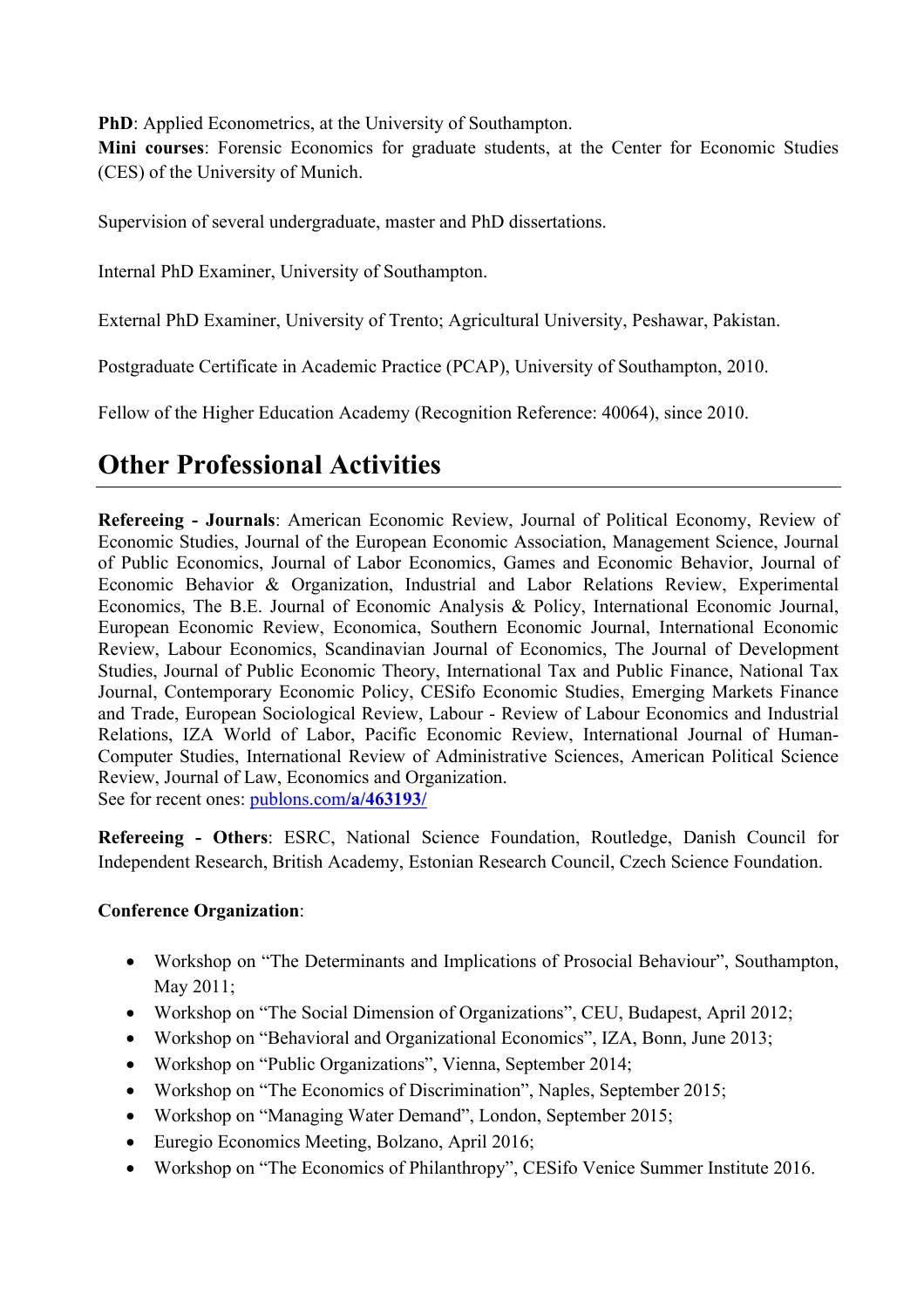Member of the Program Committee **ICEEE-8th (Eighth Italian Congress of Econometrics and Empirical Economics)**, 2018

Member of the **Royal Economic Society Conference Programme Committee**, 2015 – 2017.

Research mentioned in: New York Times, Financial Times, Washington Post, The Times, BBC, Guardian, Bloomberg Business Week, Pacific Standard, Forbes, Fortune, Daily Mail, Daily Mirror, Independent on Sunday, Daily Telegraph, The Scotsman, Irish Independent, The Economist blog, The Wall Street Journal blog, United Press, Huffington Post (France), TV2 (Denmark), The Times of India and many others.

Comments on current affairs appeared in: Time magazine, Ottawa Citizen, Sole24Ore, Libero, Südtiroler Wirtschaftszeitung, Dolomiten, Corriere dell'Alto Adige, Corriere del Trentino, Rai Südtirol Radio, Radio Südtirol1, Rai Alto Adige, Salto.bz, Philanthropy Impact Magazine, Library Journal, UniNews, ff – Das Südtiroler Wochenmagazin.

# **Selected Other Publications**

I regularly contribute to *Corriere dell'Alto Adige* and *Corriere del Trentino* – see: https://www.pressreader.com/@Mirco\_Tonin/collection/editoriali

"Perché l'inquinamento aumenta la criminalità e peggiora il rendimento scolastico", Il Sole 24 Ore, 24 October 2021

"I consumi d'acqua delle famiglie", Economia Trentina, vol. 3, 2021

"Covid, come usare la spinta gentile dei «nudge» contro i contagi e pro vaccini", Il Sole 24 Ore, 7 March 2021

"Crisi personali e crisi nazionale: l'Italia sul lettino del terapeuta", Econopoly - Il Sole 24 Ore, 24 November 2020

"Con il coronavirus sale lo share dei Tg" (with Stefano Castriota and Marco Delmastro), LaVoce.info, 9 November 2020

"Covid: tra paura e sottovalutazione, le parole giuste per evitare i contagi", Sole 24 Ore +, 5 September 2020

"Can behavioural economics help with the enforcement of social distancing?", Economics Observatory, 22 August 2020

"Dopo il lockdown cresce l'ottimismo ma senza illusioni" (with Guglielmo Briscese, Nicola Lacetera e Mario Macis), LaVoce.info, 27 May 2020

"Moving the goalposts on lockdown end dates can affect compliance" (with Guglielmo Briscese, Nicola Lacetera e Mario Macis), VoxEU, 16 May 2020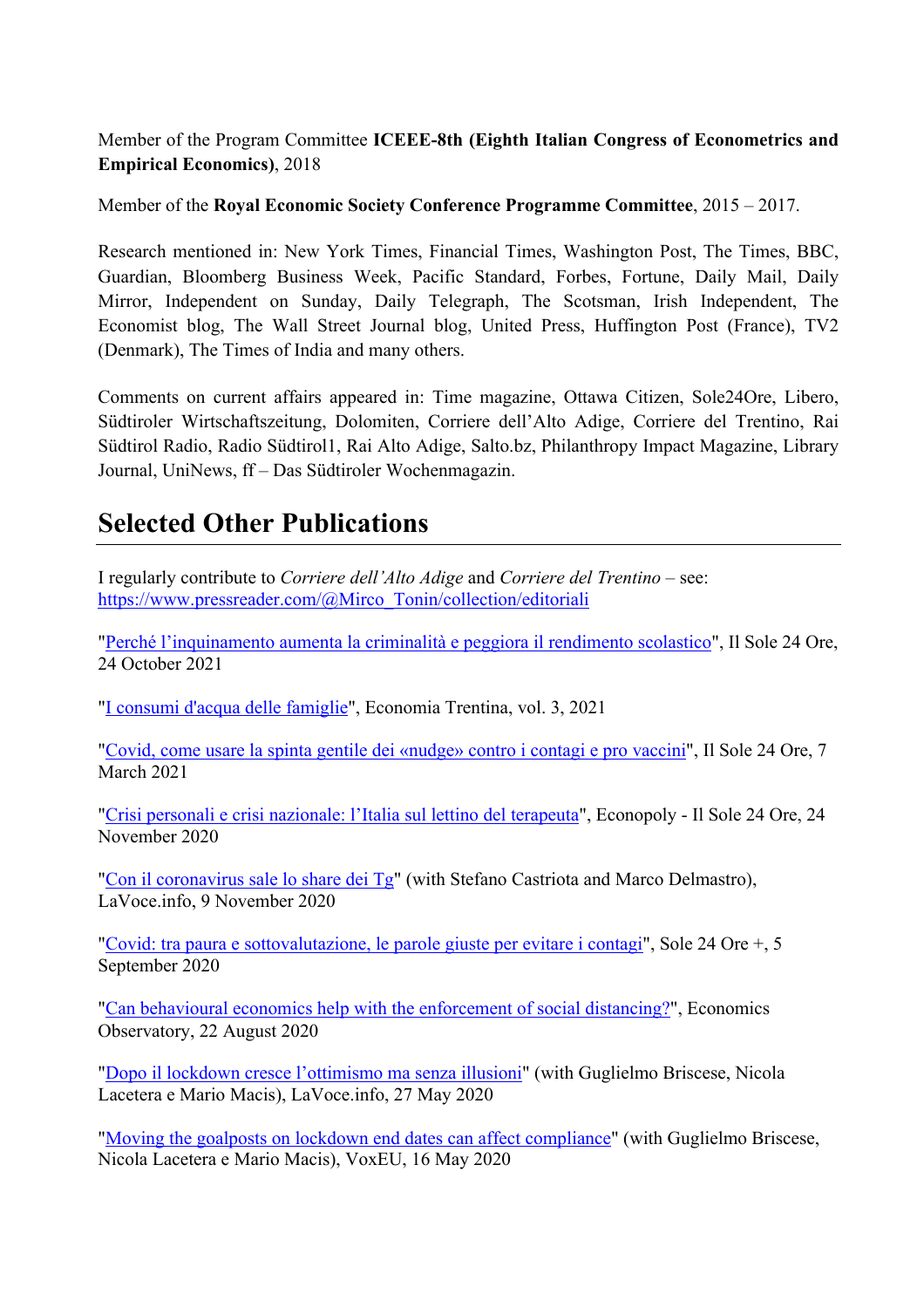"After the Lockdown: Italian Consumers Are Cautious About Returning to Normal" (with Guglielmo Briscese, Nicola Lacetera e Mario Macis), ProMarket, 15 May 2020

"Haben wir es endlich geschafft? Erwartungen zum Lockdown-Ende und die Bereitschaft zu dessen Einhaltung" (with Guglielmo Briscese, Nicola Lacetera e Mario Macis), Ökonomenstimme, 15 May 2020

"¿Cuánto falta? Prorrogar el estado de alarma podría afectar el cumplimento de las medidas de confinamiento" (with Guglielmo Briscese, Nicola Lacetera e Mario Macis), Nada es Gratis, 14 May 2020

"Sorpresa: italiani cauti sul ritorno alla normalità" (with Guglielmo Briscese, Nicola Lacetera e Mario Macis), LaVoce.info, 12 May 2020

"Quanto manca? Fine del lockdown e regole da rispettare" (with Guglielmo Briscese, Nicola Lacetera e Mario Macis), LaVoce.info, 6 May 2020

"Expectations about Covid-19 social-distancing measures in Italy and their impact on compliance" (with Guglielmo Briscese, Nicola Lacetera e Mario Macis), IZA WoL, 6 April 2020

"Managing Expectations Is Critical to Ensure Compliance with Stay-at-Home Measures" (with Guglielmo Briscese, Nicola Lacetera e Mario Macis"), ProMarket, 2 April 2020

"Cosa pensano gli italiani dell'autoisolamento" (with Guglielmo Briscese, Nicola Lacetera e Mario Macis"), LaVoce.info, 30 March 2020

"Diamo il voto ai bambini per fermare la denatalità" (with Federico Boffa), LaVoce.info, 6 September 2019

Sperimentare e valutare: un approccio scientifico alla filantropia e al fundraising", Vita.it, 10 July 2018

"Do government officials discriminate?" (with Corrado Giulietti and Michael Vlassopoulos), Oxford University Press blog, 2 May 2018

"Fisco: L'imposta si taglia solo se visibile" (with Federico Boffa), LaVoce.info, 23 February 2018

"Educazione finanziaria, risorsa fondamentale" (with Francesco Trebbi), Sole 24 Ore, 14 January 2018

"Do Librarians Discriminate?", Library Journal, 3 January 2018

"Nella UE ius soli a geometria variabile" (with Francesco Trebbi), Sole 24 Ore, 19 September 2017

"Italia bocciata in Pubblica amministrazione" (with Francesco Trebbi), Sole 24 Ore, 18 July 2017

"Does mission motivate employees?", Philanthropy Impact Magazine: 14 - Winter 2016

"Why We Do a Good Job", Südtiroler Wirtschaftszeitung, 11 December 2015.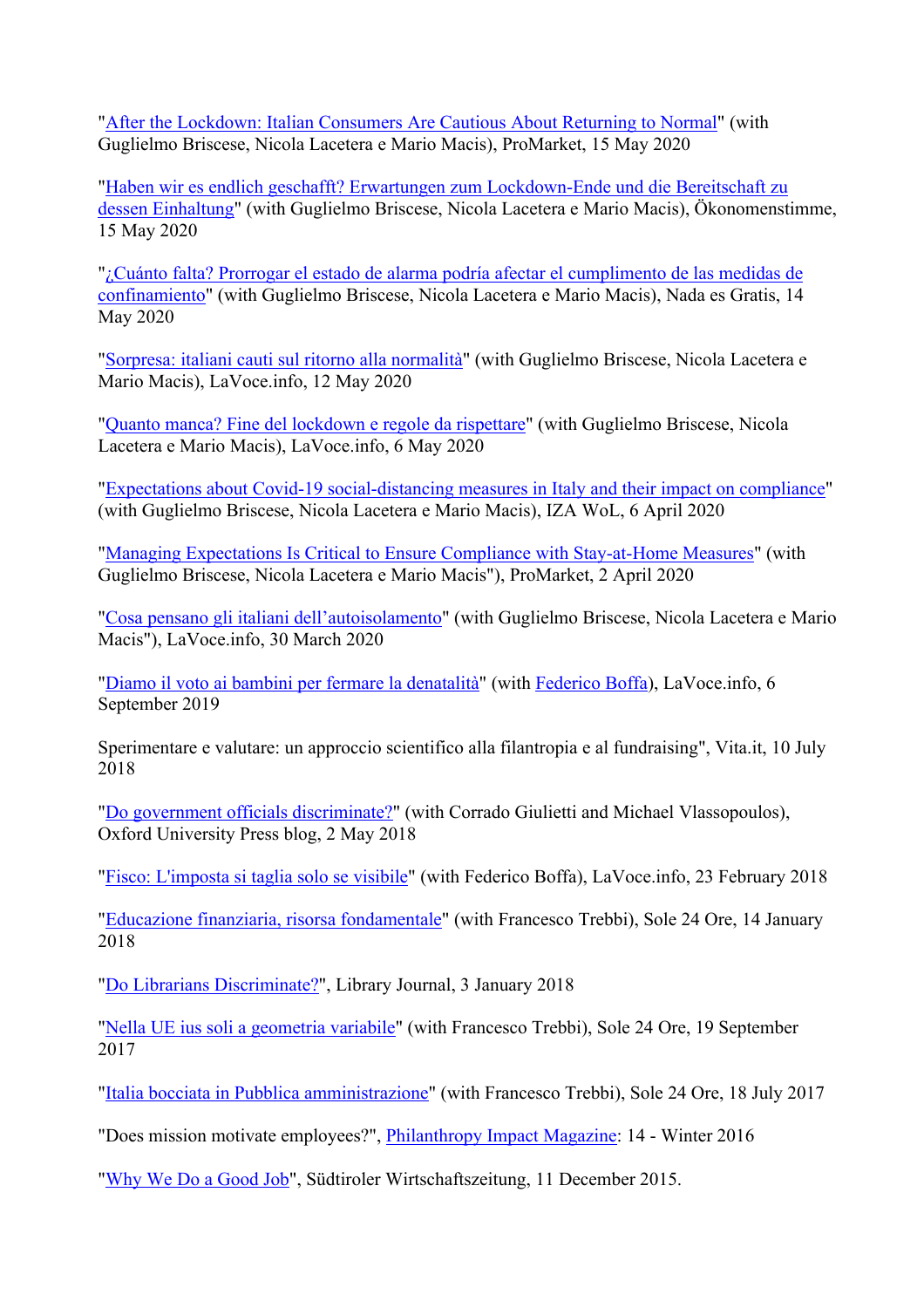"Note to bosses: workers perform better if you give to charity" (with Michael Vlassopoulos), *The Conversation,* January 2015.

"The gender gap in Economics enrolment: where does it arise" (with Jackie Wahba), *Royal Economic Society Newsletter,* October 2014.

"What drives the philanthropy of billionaires?: Technological innovators are changing philanthropy" (with Michael Vlassopoulos), *TechTank Blog, Brookings Institution*, October 2014.

"Are public sector workers different?" (with Michael Vlassopoulos), *Public Sector Executive*, August 2014.

"Are government workers really more public-spirited than those in the private sector?" (with Michael Vlassopoulos), *The Conversation,* June 2014.

"Are workers motivated by the greater good? Evidence from a field experiment" (with Michael Vlassopoulos), Vox*EU*, 28 May 2010.

# **Selected Conferences and Seminars**

Research seminar, University of Bologna (online), May 2021

Research seminar, GW4 Water Security Alliance Webinar series, March 2021

2020: Italian Society of Economics, "Covid19 e l'Economia" Seminar Series (online); Behavioral and Experimental Economics Network Fifth Meeting, Verona; Politecnico di Milano; University of Bologna (online).

2019: European Public Choice Society Annual Conference, Jerusalem; Economic Science Association Asia-Pacific Conference, Abu Dhabi.

2018: Italian Association of Regional Science Annual Conference, Bolzano; IX Workshop on Institutions, Individual Behavior and Economic Outcomes, Alghero; Current Trends in Public Sector Research, Masaryk University, Brno (keynote speaker); Università Bocconi, Milan; European Public Choice Society Annual Conference, Rome.

2017: EEA Lisbon; Erasmus University Rotterdam; 11th IMPRS-Uncertainty Topics Workshop, International Max Planck Research School, Trento; CESifo Area Conference on Applied Microeconomics, Munich; Ski & Labor Seminar 2017, Zams, Austria.

2016: EALE, Ghent; University of Kassel; IRVAPP (Trento); University of Padua, University of Verona; University of Innsbruck; Telecom Ecole de Management, Paris; 1st Marco Fanno Alumni Workshop, Milan.

2015: University of Bologna; Rajk László College for Advanced Studies, Budapest; EIEF, Rome; Sapienza University, Rome; University of Cologne; CESIfo Area Conference on Employment and